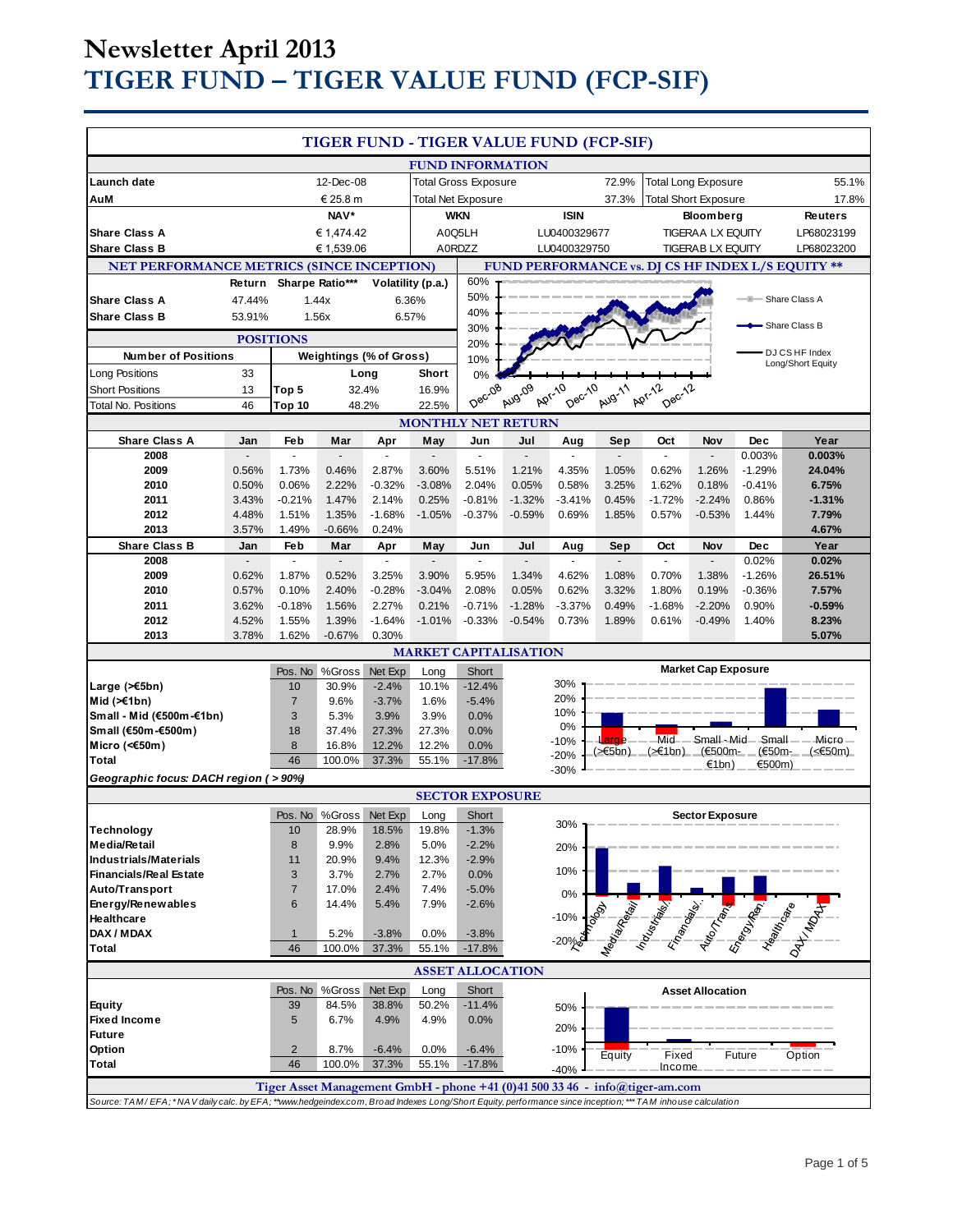# **Tiger Value Fund – April 2013**

## **O Returns: +0.24% (class A)/+0.30% (class B)**

In April the Tiger Value Fund had a positive net return of +0.24% for share class A and +0.30% for share class B, making a cumulative net return of  $+4.67\%/+5.07\%$  in the year-to-date and  $+47.44\%/+53.91\%$  since inception (share class A/B).

## **O Commentary: Sound profit contribution from single short positions**

In April we continued to reduce our net adjusted exposure from around 37.4% to 32.5% (or to 37.3% incl. 4.9% fixed income linked investments) by adding new short positions, taking profits and initializing a new DAX Put Spread (Long DAX Put 7700 and Short DAX Put 7200). As we continued to run the fund at a relatively low net exposure the volatility of the Fund decreased further to around 5% (90 days); this compares to an average net return of around 10% p.a. since inception.

In April our key positive contributors were Tipp24 (+45bp), Francotyp-Postalia (+26bp), BMW Pfd (+22bp) and EADS (+21bp). On the negative side our loss making positions have been Dialog Semiconductor (-43bp) and Elmos Semiconductor (-31bp).

Tipp24s share price rebounded after the company accomplished a 5% capital increase to bridge the financing needs until the relocation to UK and unwinding of its Swiss Stifting structure is finalized. Dialog Semiconductor's share price was under pressure as investors continued to fear the Q1 earnings report coupled with a weak outlook for Q2 and Elmos Semiconductor's shares sold-off on the back of potentially weak Q1 earnings driven by sluggish European car demand from auto makers. We welcomed the opportunity to increase our positions in Tipp24, Elmos and Dialog.

While our single shorts and hedging positions contributed +49bp to the Fund's performance, the DAX Put Spread and E.ON option hedge cost the Fund -11bp in April.

## **O Discussion: ELMOS – deep value with > 20% FCF yield and 0.8x P/B**

In 2012 we started to build a position in ELMOS Semiconductor AG (ELG GY: €8, MCap: €160m), a top 3 global developer of Application Specific ICs (ASICs) and Application Specific Standard Product (ASSP) mainly for the automotive industry.

Elmos has a high operating leverage as the company expanded its production capacity resulting in a plant utilization of only 75% currently. We expect an acceleration in revenues as several customer projects will ramp-up from Q2 onwards. The high operating leverage and double digit revenue growth should more than double the company's EBIT margin from 6% in 2012 to around 15% by 2015.

Elmos also has a potential blockbuster consumer product in its pipeline: Halios, a proximity recognition sensor, which is installed in the new VW Golf models as optional interior to control the navigation touch screen. As Elmos infrared sensor technology is more advanced compared to current technology, Apple and Samsung are keen to integrate the Halios chip into their smart phone and tablet applications.

On our numbers the company is trading at a 50% discount to peers at EV/EBIT 2014 multiple of around 4x, a FCF yield 2014 of above 20% and a price to book value of 0.8x while its net cash position is about 30% of Elmos market capitalization.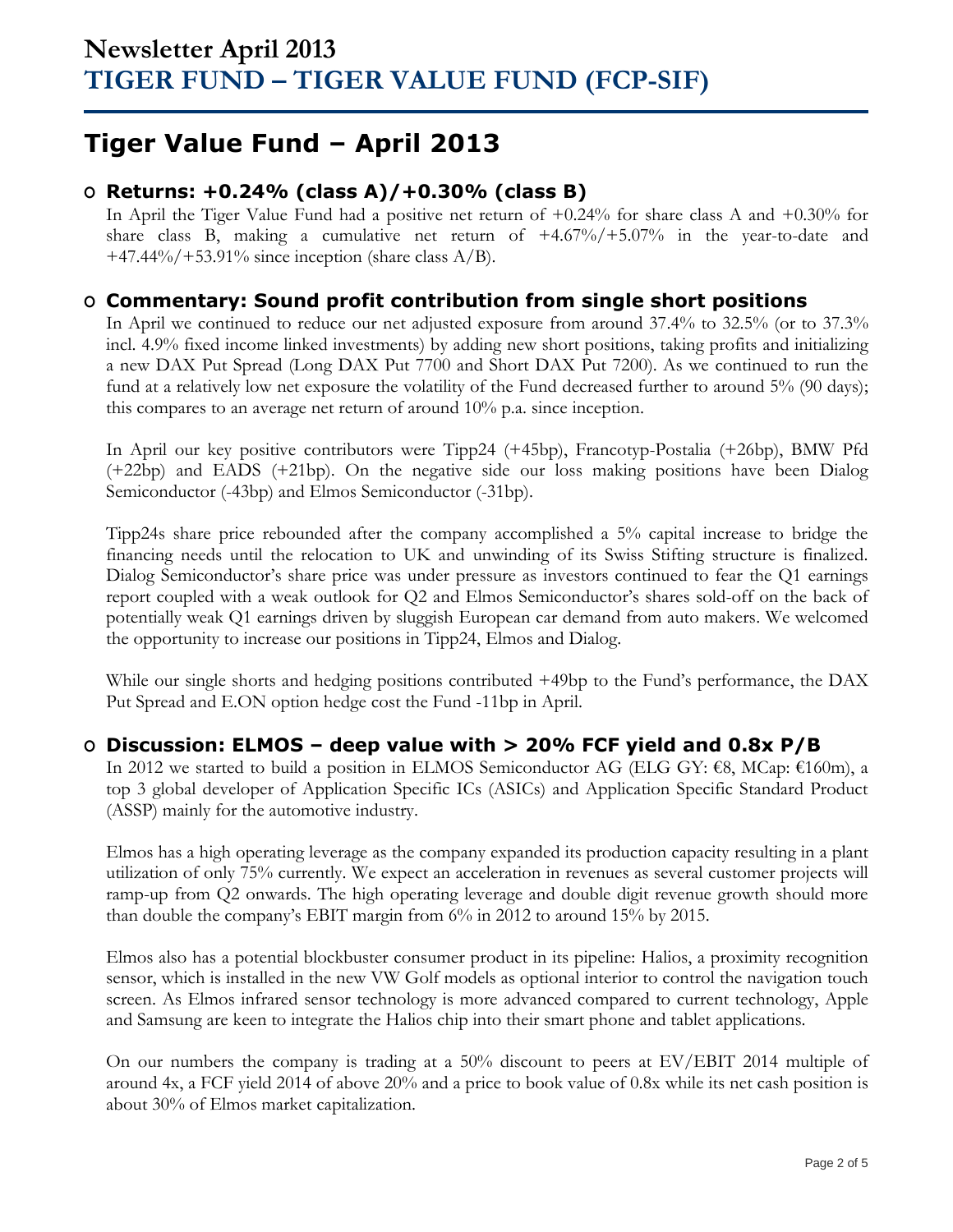### **O Outlook: Disconnecting from economic reality**

Just as we had finished writing last month's newsletter discussing the worrying divergence between cyclical and defensive stocks, cyclical stocks made a stunning reversal. The DAX, which is a very cyclical index in nature, rallied 12% in 13 days to set a new all time high at the end of last week. Ironically the DAX reversed to the upside the same day (April 23) as Markit reported the lowest manufacturing PMI reading for Germany in 5 months at 47.9 for April indicating economic contraction.

The latest rally in the market to new all time highs in the DAX, S&P500 and Dow Jones Industrial has not been predicated by improving fundamentals. Rather it has been a further escalation in monetary easing across the world aimed at devaluing currencies (the so called currency wars). In the last week alone the central banks in Europe (ECB), Poland, Australia, India, Korea and Israel have all cut their main policy rates. This has partly been as a response to weakening economic fundamentals but also to weaken their own currencies to counter-act the extreme weakness of the Japanese Yen. In fact, lately the market's response to further negative economic news has generally been to expect even more monetary easing driving share prices even higher.

The elevated share prices are thus not supported by the economic reality but on expectations of more and more money printing and an elusive second half earnings recovery. This disconnect from economic reality can persist for quite a while but it's obviously not a healthy long-term development. Historically these disconnects have closed very violently through share prices catching down to fundamentals.

As we mentioned in our December newsletter, with limited or more likely negative earnings growth in 2013, any overall market performance would have to be driven by a further re-rating (higher PE's). Nevertheless after a 20% re-rating in 2012 we saw limited scope for further PE expansion in 2013. This scenario played out well until late April when stocks soared to new highs. The question is now whether this break-out and re-rating can be sustained or whether stock will re-connect with fundamentals.

With an underwhelming Q1 2013 reporting season and no real evidence of improving conditions (other than the usual guidance/expectations of a H2 recovery) and stock markets at all time highs, our presupposition is that the overall risk reward in the equity markets remains poor. We therefore further reduced our net exposure to 32.5% in April and initiated a general market hedge through a DAX put strategy. While we have a great deal of exciting investment opportunities in our pipeline, we await more favorable entry prices and/or firm company specific catalysts to initiate a position in these investments. We maintain our focus on finding great value ideas and stock picking opportunities rather than catching the last beta driven rally.

# *The Tiger Value Fund Desk, 15 th May 2013*

**Matthias Rutsch Marc Schädler Peter Irblad**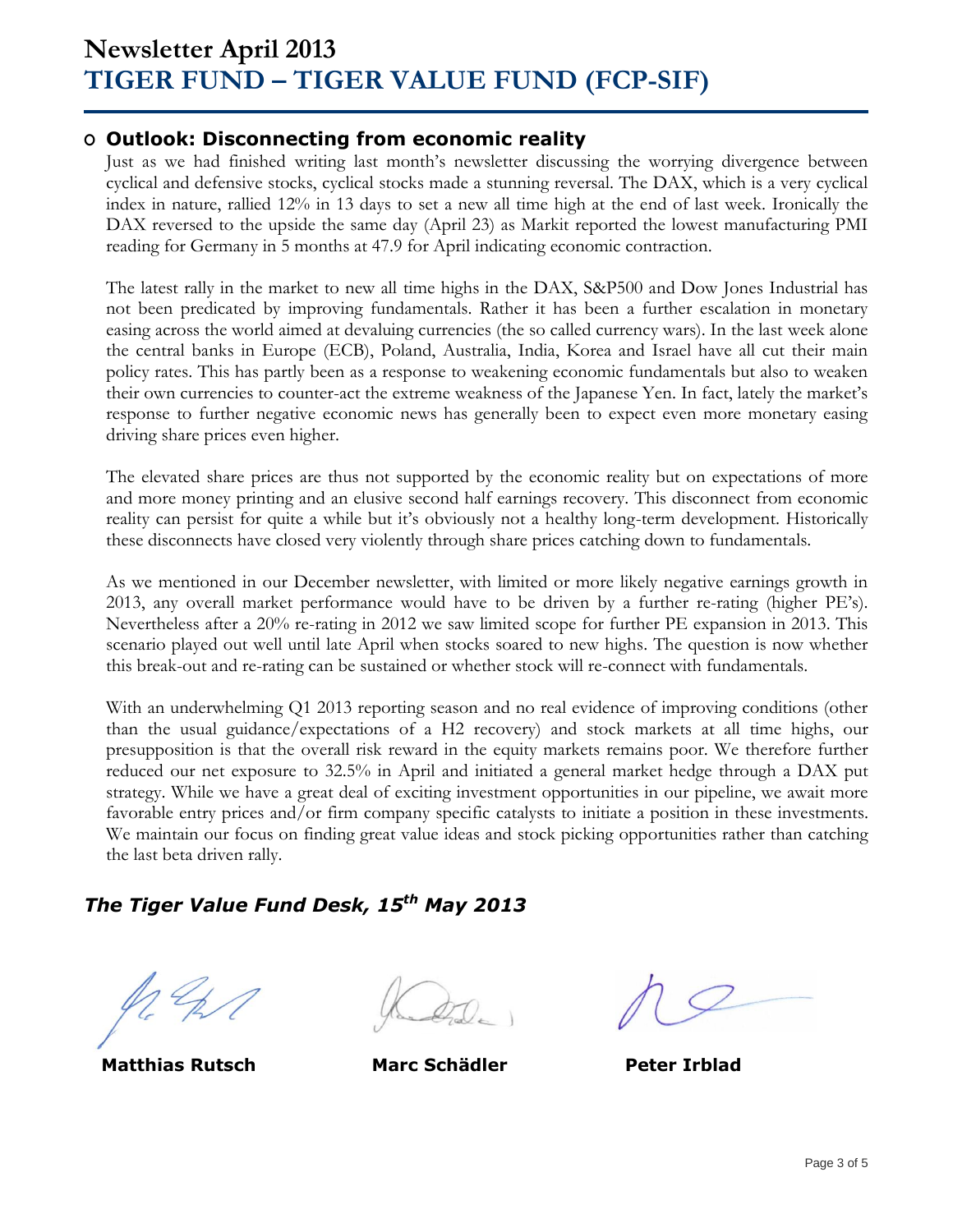### **Objectives**

The objective is to identify undervalued companies with external catalysts and/or initiate pro-active measures to create shareholder value. The fund aims for a 5 year return of 10-15% p.a. with strong focus on capital preservation.

### **Investment Strategy**

The Investment Advisor is a fundamental long-short equity stock-picker. The fund seeks undervalued small and midcap companies where a number of issues, which in our opinion can be improved, are sub-optimizing the company's public market value. For each position we perform a detailed research process including a 360 degree research approach and 10 point scoring system.

The managers foresee a direct dialog with the company as well as with other shareholders to support management to initiate value creating measures. Their partner network i.e. other shareholders, consultants, sector experts, media etc. will help to impact positive change.

The fund intends to engage in 15-30 long investments with a target net long exposure of around 50%. The geographic focus is likely to be Germany, Switzerland and Austria.

| <b>Fund Information</b>   |                             | <b>Fee Structure and Risk Management</b> |                           |
|---------------------------|-----------------------------|------------------------------------------|---------------------------|
| Currency                  | EUR                         | Admin/Custodian Fee                      | Up to 0.49%               |
| Legal Entity              | <b>FCP-SIF</b>              | Advisory (Mgmt) Fee                      |                           |
| <b>Fund Domicile</b>      | Luxembourg                  | Share Class A                            | $2.0\%$                   |
| <b>Fund Structure</b>     | Open-ended multi-class      | Share Class B                            | 1.5%                      |
| Style mandate             | Long/Short and Active Value | Performance Fee                          |                           |
| <b>Investment Minimum</b> |                             | Share Class A                            | 20%                       |
| Share Class A             | € 125,000                   | Share Class B                            | 15%                       |
| Share Class B             | € 5,000,000                 | Hurdle Rate                              | None                      |
| Sub. Frequency            | Monthly                     | High Water Mark                          | Yes                       |
| Red. Frequency            | Monthly                     | Eligible Investors                       | See Issue Document        |
| <b>Redemption Notice</b>  |                             | Leverage                                 | Maximum 200% of NAV       |
| Share Class A             | 3 months                    | Fund Benchmark                           | DJ CS HF Index L/S Equity |
| Share Class B             | 6 months                    |                                          |                           |

#### **Fund Advisor Details and Service Providers**

| <b>Investment Advisor</b>     | Tiger Asset Management GmbH                  |
|-------------------------------|----------------------------------------------|
| Contact                       | Matthias Rutsch, Phone: +41 (0)41 500 33 46  |
|                               | Peter Irblad, Phone: +41 (0)41 500 33 45     |
|                               | Marc Schädler, Phone: +49 (0)40 226 32 35 11 |
| Sub-Advisor                   | PHZ Privat- und Handelsbank Zürich AG        |
| Contact                       | Phone: +41 (0)43 443 71 00                   |
| <b>Management Company</b>     | Alceda Fund Management SA                    |
| <b>Prime Broker/Custodian</b> | SEB AB / SEB SA                              |
| Administrator                 | European Fund Administration SA              |
| <b>Auditor</b>                | <b>PriceWaterhouseCoopers</b>                |